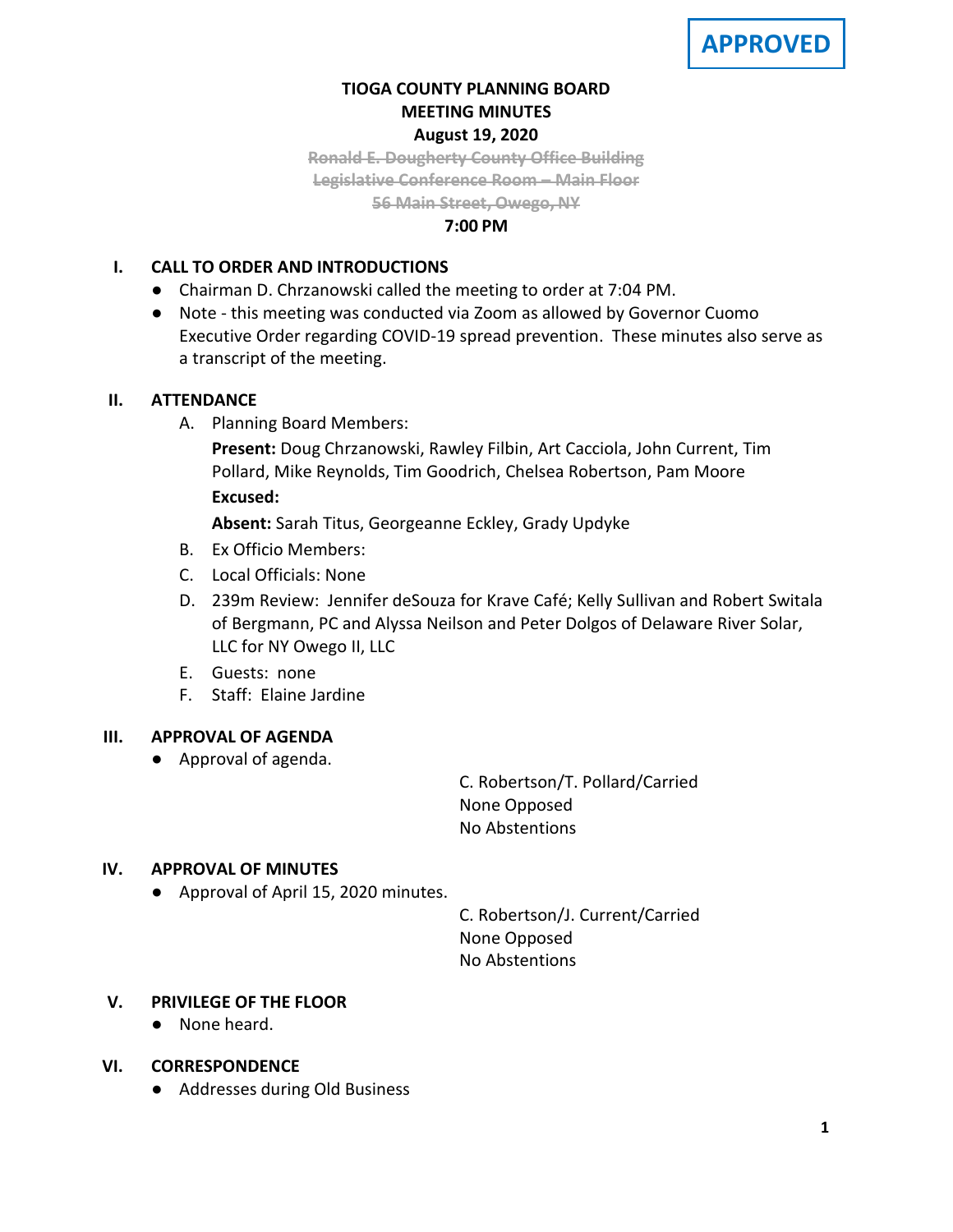## **VII. NEW BUSINESS**

#### **A. A. 239 Reviews**

## **1. County Case 2020-010NA: Town of Owego, Site Plan Review Amendment, Taylor Garbage, Inc.**

Applicant is rebuilding their single-streamed recycling facility on State Route 434 that burnt to the ground this past January. They are now required to construct an accessory water tower and associated pump house to ensure fire suppression capacity.

Tioga County Chair, Doug Chrzanowski determined to waive the County Planning Board recommendation on this case due to lack of inter-municipal or countywide impacts.

# **2. County Case 2020-011: Town of Owego, Special Use Permit, Krave Café**

The applicant plans to repurpose the 1,000 square foot commercial building (house) that was previously an optometrist office into a coffee café with drive through window. The property is located at the corner of Griffen Drive and State Route 434 in Apalachin.

Hours of operation will be 9:00 AM – 2:00 PM daily, with three employees expected, those being a barista, a cook and manager. The site plan shows one entry-only access from State Route 434, which is the driveway extended around the rear of the house for the drive through service, then a two-way entrance and exit on the Griffen Drive side. There will also be a small parking lot to the rear of the house and drive through lane. Indoor seating will hold up to twenty patrons.

Applicant intends to use existing sign pole for their business sign, but hang a new 7'x4' sign. Exterior lighting will consist of two lights existing on the house, as well as two existing lighting poles, which will be moved from the existing garage (to be demolished) to two corners of the house.

This is a suitable adaptive use for this prime commercial property located at the bottom of Tioga Terrace. There is plenty of parking space, and the traffic flow has been carefully designed for vehicular safety given the drive through aspect. The neighborhood is already commercial, and the new use will keep the property productive and beneficial to the community.

Staff recommends approval of the special use permit with the condition of compliance with NYS DOT Region 9's comments.

E. Jardine then gave an update as NYS DOT Region 9 provided their comment letter today. They have several concerns regarding vehicular traffic safety and flow, especially the potential for cars to be backed up in the queue onto State Route 434, expressing the need for two access points from Griffen Drive. Discussion ensued on how traffic could be looped all the way around the house, with an only entrance from Griffen Drive.

**Q. T. Pollard** – Does NYS DOT have purview on side streets? **A. E. Jardine** –As far as I know, only 100 feet from their right of way.

#### **Motion to amend recommendation for approval of special use permit with the condition noted**

| T. Pollard/P. Moore/Carried |   |
|-----------------------------|---|
| Yes                         | q |
| Nο                          | ŋ |
| Abstention                  | ŋ |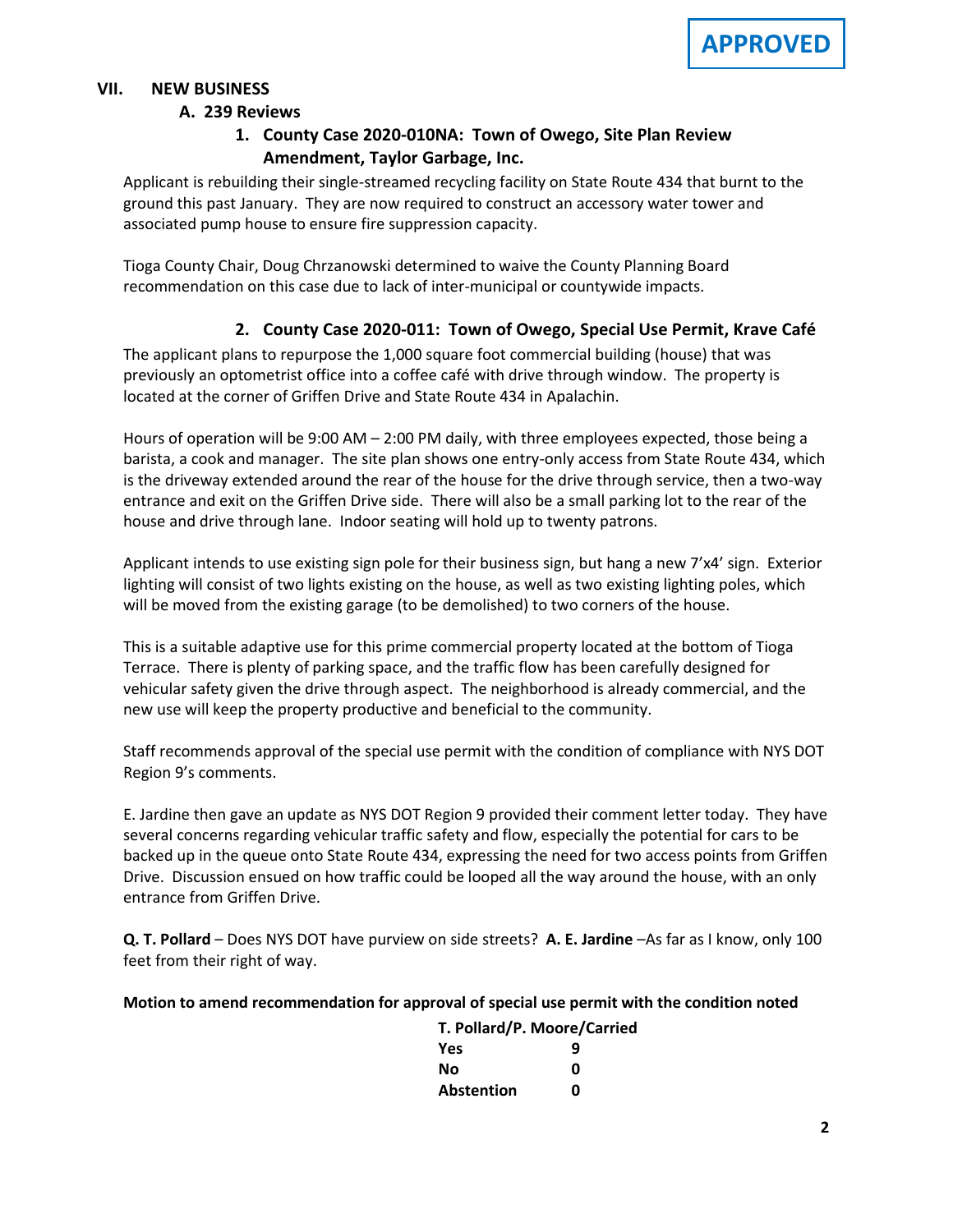# **3. County Case 2020-012: Town of Owego, Special Use Permit, Delaware River Solar, LLC for NY Owego II, LLC.**

The applicant is proposing to develop, construct and operate a 4.98MW solar photovoltaic system via lease agreement with the property owner located on Cafferty Hill Road, near the intersection with Campville Road. This solar project will occupy approximately 26.27 acres of this 69.6-acre meadowland and wooded parcel. This Community Distributed Generation solar project will generate enough energy to provide 870 Owego households with a reduced energy bill.

Solar panels will be installed on existing grade (no grading or earthwork) via a racking system that is supported by steel pile driven into the ground. The angled panels will measure three feet from the lower end to nine feet on the higher end off the ground. A seven-foot, high-wire mesh perimeter fence with locking gate will be installed surrounding the facility, as well as a gravel access road that extends from an existing access road running along the western property boundary. Electrical lines will be installed underground. This site was chosen because it located at the rear of this property, so distance should mitigate views from the road. Vegetative screening may be considered along the south end of the project to screen views from Cafferty Hill Road. The site also provides adequate contiguous acreage, has suitable topography, requires minimal land and ground cover disturbance, and avoids sensitive environmental attributes. The project owner will develop and submit a Stormwater Pollution Prevention Plan to the Town of Owego for approval. There will be sufficient distance between modules to allow rainfall to infiltrate in between and flow between arrays, allowing runoff to naturally infiltrate and drain over ground surface.

Construction is expected to take four months. The applicant has provided a Decommissioning Plan that ensures the project owner will provide adequate financial resources to the Town of Owego in the event they abandon the project.

This project is being reviewed under GML §239 because it is on the border of Town of Owego / Village of Endicott as well as Tioga and Broome counties.

Staff recommends approval of the special use permit.

**Q. D. Chrzanowski** – Will there be battery storage included with this project? **A. P. Dolgos** – No, none. If this is planned in the future, we will have to through the entire approvals process again, including local approvals.

**Q. D. Chrzanowski** – Triple Cities Airport in Endicott is close by. Have you researched if there will be minimal glare effects that will affect that operation? **A. R. Switala** – All these project requirement submittal to FAA for review. FAA makes comments only if solar project is within an airport facility's flight path. This project is not located within the Triple Cities Airport's flight path.

**Q. D. Chrzanowski** – Will established wooded areas be cleared and will you be remove stumps? **A. R. Switala** – We will be clearing and grubbing only 2.7 acres within the fenced project area.

**Q. P. Moore** – Where will the removed stumps be going? A. **R. Switala** –Stumps will be chipped and stockpiled to use for groundcover or will be disposed of properly.

**Q. P. Moore** – In the Decommissioning Plan, it states that soil removed will be restored. Where and how much soil will be removed and stockpiled? A. **R. Switala** –Soil stripping will be done only for the improved access road. Very little top soil stripping will occur.

**Q. P. Moore** – Exactly what format will the decommissioning financial resources for the Town of Owego be in? A. **P. Dolgos** – Either a cash deposit with annual inflation contributions for 30 years, or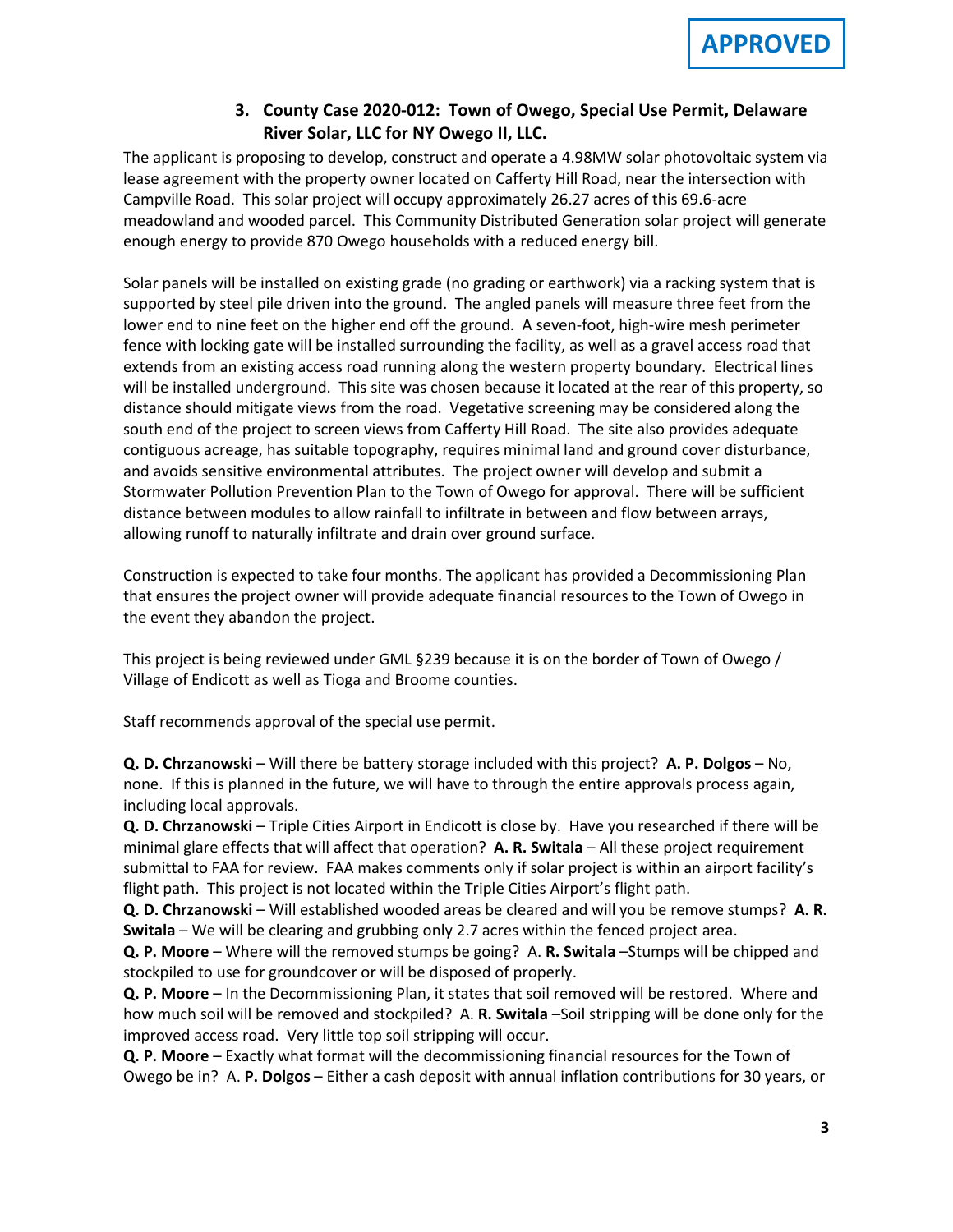a bond of the same nature. P. Moore made a comment for the record that she does not believe that the NYSERDA estimated costs of decommissioning are enough to cover actual costs.

**Q. P. Moore** – Is the cabin shown on the aerial photograph active? A. **R. Switala** –Yes that is the landowner's cabin.

## **Motion to recommend approval of the Site Plan Review with the conditions noted:**

**R. Filbin/C. Robertson/Carried Yes 7 No 2 (P. Moore, T. Pollard) Abstention**

### **VIII. REPORTS**

### **A. A. Local Bits and Pieces**

- **1. Town of Candor** (A. Cacciola)
	- Candor Farmers' Market is up and running.
	- Mothers' Day Drive Up BBQ was successful
	- Now that residents know that agricultural buildings are exempt from Town Building Permits, people are trying to test the situation. Discussion ensued on how other towns handle this situation by issuing records or permits without fees for agricultural buildings
- **2. Town of Tioga** (D. Chrzanowski)
	- Tioga Town Hall is now equipped to hold virtual Zoom meetings
- **3. Town/Village of Spencer** (T. Goodrich)
	- Village of Spencer's Dissolution vote is scheduled for September 9
	- No Spencer Picnic this year
	- Team Tioga worked on a National Register of Historic Places nomination for Nichols Park, which the NYS Board for Historic Preservation will vote on September 10.
- **4. Town of Berkshire** (T. Pollard)
	- Planning Board completed update of dog licensure law, now working on update of construction and building permit law.
- **5. Village of Newark Valley** (M. Reynolds)
	- The NYSEG electric high tension line in this area has experienced excess voltage which has presumably caused destruction of several appliances
- **6. Town of Newark Valley** (S. Titus)
	- Not in attendance
- **7. Town of Barton** (G. Updyke)
	- Not in attendance
- **8. Town of Owego** (J. Current)
	- No report
- **9. Town of Nichols** (P. Moore)